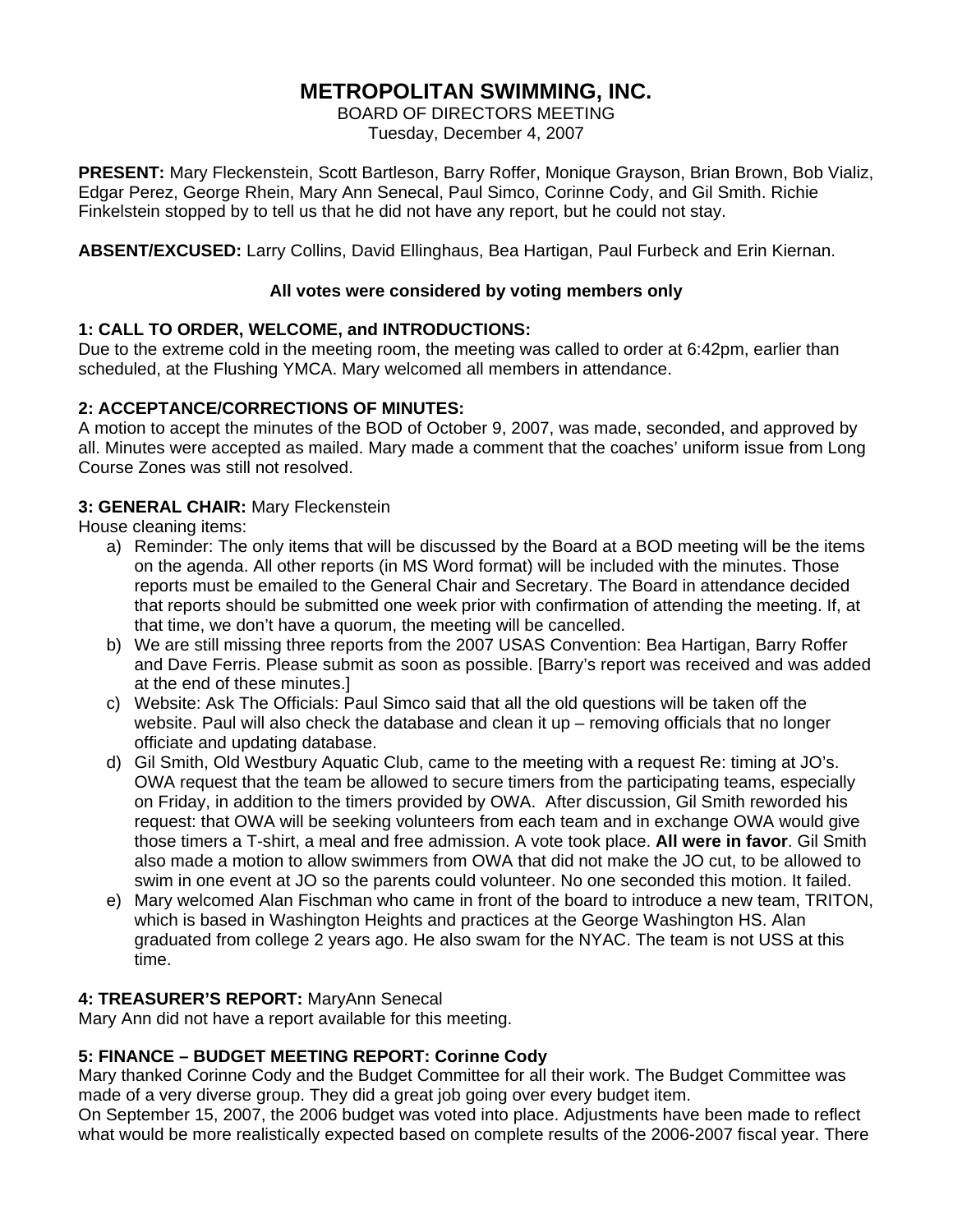were also adjustments made to allow for the additional expenses of Olympic Trial stipends and the need for a Zone Qualifier meet.

On November 16, 2007 the Budget Committee met and thoroughly reviewed all budget items. The Budget Committee and other LSC members proposed a list of adjustments which will be available for review. The adjustments proposed would reduce the deficit by \$51,991. The ending budget deficit would be \$10,699. A long discussion followed Corinne's review of the budget.

Bob Vializ made a motion to accept the Budget Committee's recommendations. George Rhein seconded the motion. Vote was called that resulted in 1 abstention and the rest of the votes in favor. **Budget Modification was approved by the Board.**

# **6: OLD BUSINESS:**

None

### **7: CLOSED EXECUTIVE SESSION**

#### **8: ADJOURNMENT:**

We will determine the date of the next board meeting after the House of Delegates. A motion to adjourn the meeting at 8:40pm was made, seconded and approved by all.

### **NEXT MEETINGS:**

#### **\* Wednesday, January 9, 2008 @ 7pm – HOD at White Plains YWCA - Bid Meeting for LC Season 2008 \* Wednesday, May 14, 2008 @ 7pm – HOD at White Plains YWCA –**

 **Elections and Bid Meeting for SC Season 2008-09** 

Submitted by Monique G. Grayson December 13, 2007

# **National Age Group Recognition Program**

The National Age Group Recognition Program is an awards program for the top level of age group swimmers. It is administered by the Times and Recognition Committee with the assistance of the USA Swimming Staff. All times which are accepted as "official times" by USA Swimming, from sanctioned, approved or observed competition, are eligible for consideration. The swimmer must have been a registered member of USA Swimming at the time of the swim.

All official times are considered reportable. A motivational chart will be published in the USA Swimming Rules and Regulations that shows the top ten times in each single age group, ages 11-17, from the preceding year.

The program awards consist of certificates which are awarded to the fastest 10 swimmers of each gender in each recognized event in each single age group, ages 11-17. The awards are made for both short course yard and long course meter events. In addition, the fastest swimmer in each event receives a pin.

Awards are also made to relay teams using standard age group definitions, beginning with ages 11-12 and continuing for 13-14, and 15-18. A club may only have one relay team listed in an event unless the other team or teams are composed only of swimmers not listed on the first.